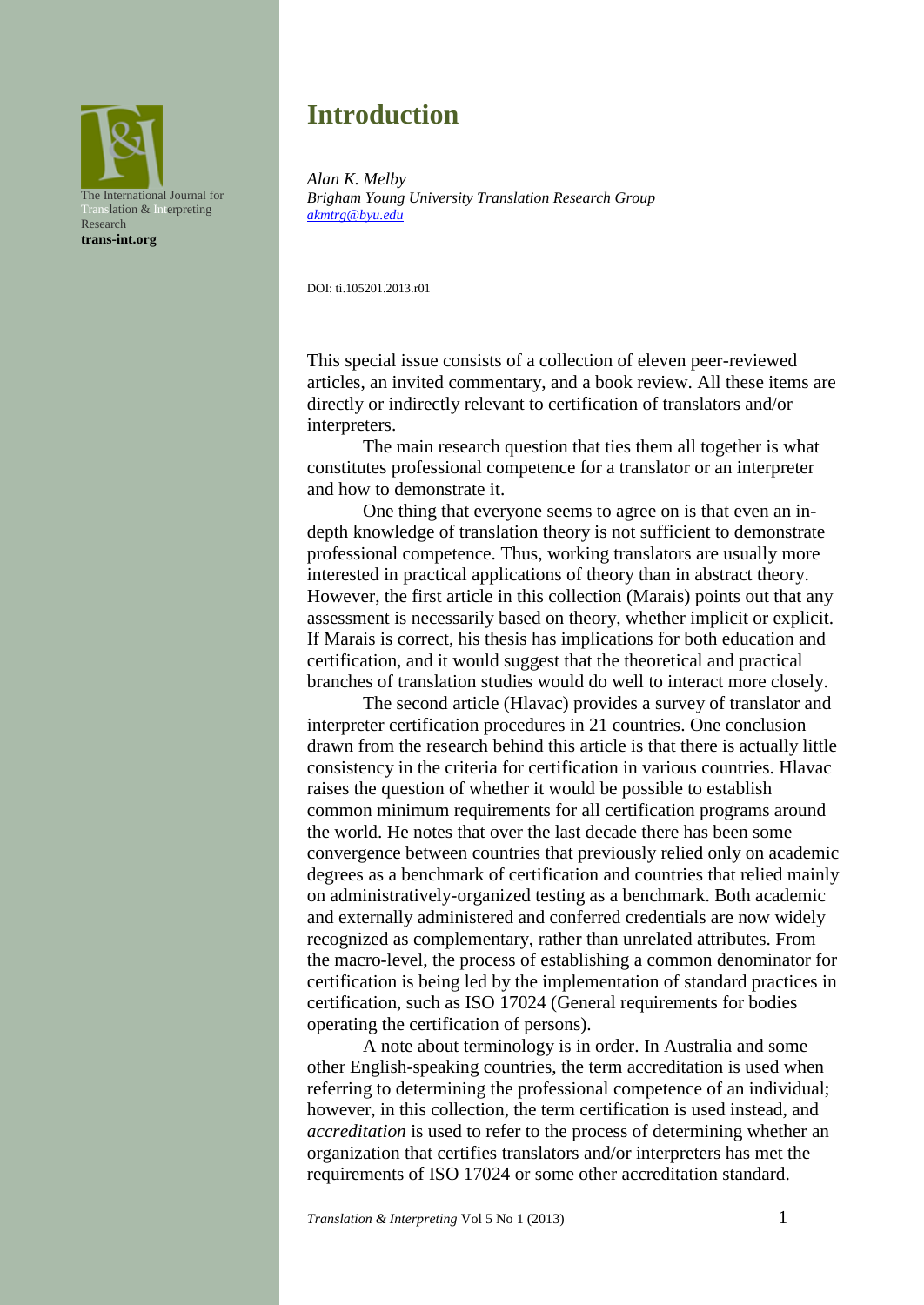Continuing on an Australian theme, NAATI is the Australian authority for certification of translators and interpreters. A report from NAATI that bears on certification was recently released (February 2013). The title is "Improvements to NAATI testing: Development of a conceptual overview for a new model for NAATI standards, testing and assessment." It can be downloaded from the NAATI website [\(http://www.naati.com.au/\)](http://www.naati.com.au/) and complements the articles in the present collection.

The next five articles deal with *interpreter* certification. In one sense they are specific to the United States and Canada, but in another sense they are models for interpreter certification in any country.

The article by Mikkelson discusses the relationship between universities and interpreter certification. Every country must deal with this relationship issue, both for interpretation and translation.

The article by Feuerle provides an overview of the history and current status of courtroom interpreter certification in the United States. Given the importance of this issue, any country that does not already have courtroom interpreter certification would do well to examine and learn from the history of the topic in the United States.

The articles by Youdelman and by Joyce & Arocha both deal with the certification of medical interpreters, also called healthcare interpreters. They describe parallel, US-focused certification programs in the healthcare industry, and, together, provide a comprehensive view of setting up a medical interpreter certification in any country where it does not already exist.

In between clear-cut types of interpreting, such as courtroom and medical, there is a "gray zone" that overlaps with what is often called community interpreting. The article by Bancroft et al. explores the gray zone in the United States and in Canada, but raises issues of broad relevance around the world. Those in other countries could read this article and explore the gray zone for themselves.

The next four articles explore *translator* certification in Europe and the United States:

TransCert, a European Union-funded initiative, is currently developing a Europe-wide translator certification program. I participated in the kick-off meeting for this program on February 4th and 5th, 2013, in Vienna. The article by Budin et al. describes this initiative. It also describes the results of discussions with industry about some of the obstacles that prevent wider acceptance of translator certification and how these obstacles may be addressed in a transnational certification program. (One of the co-authors of the article about TransCert, Arle Lommel, has been extremely helpful in making this special issue happen, both during the beginning stage of this collection and at the end of the editorial process.)

I have invited Arle to contribute a *commentary* about alternatives to translator certification, for balance with the eleven *articles*, which all assume that certification is desirable and could be misunderstood to imply that certification is the only viable indicator of translator competence. Arle's contribution does not pretend to be a typical academic article, but I believe it will stimulate needed serious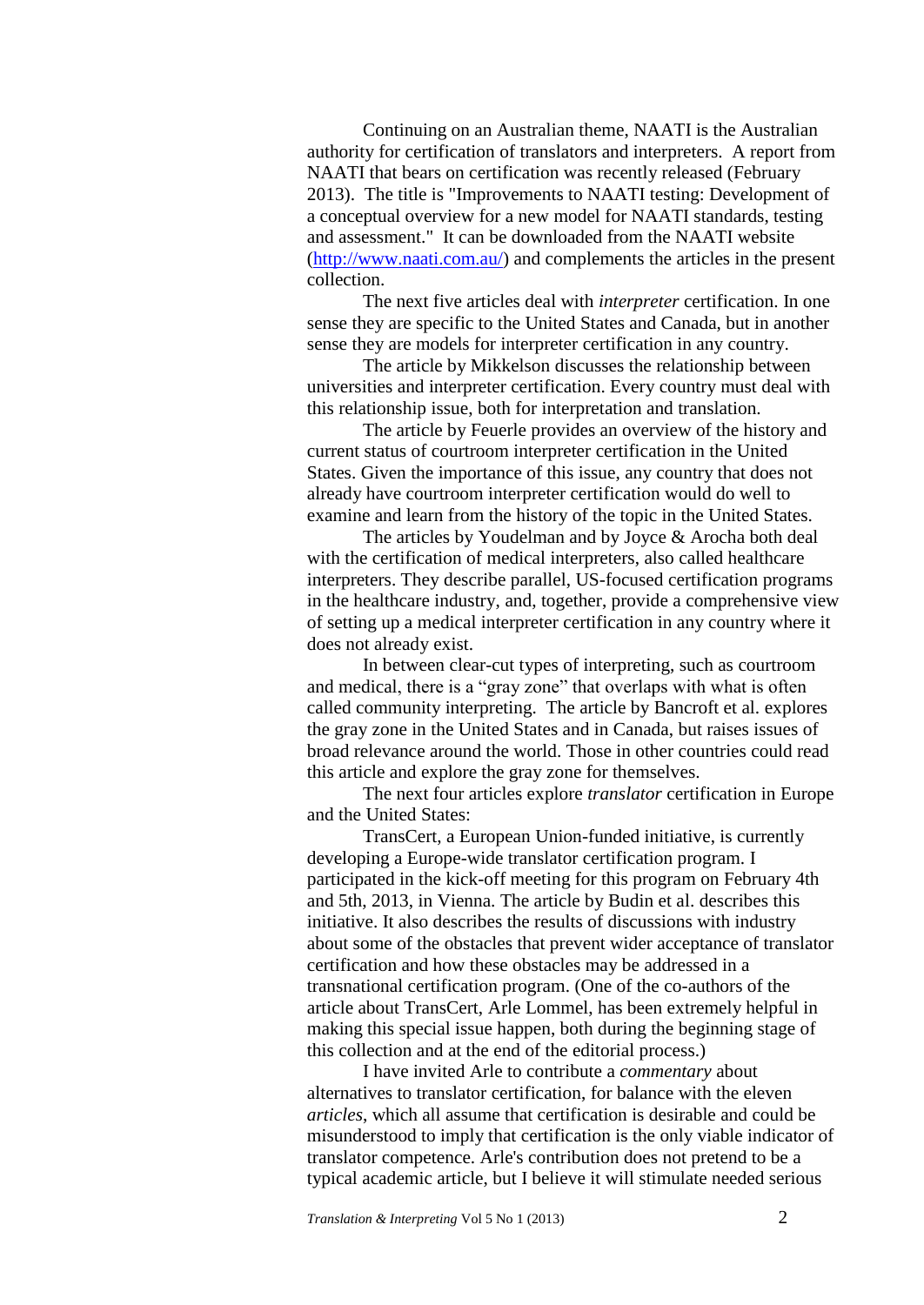discussion within academic circles regarding the commercial translation industry.

During the preparation of this collection of articles over a period of more than a year, I have not encountered anyone who is opposed to certification of either medical or courtroom interpreters. Life and liberty are at stake when hospitals and courts choose an interpreter, and there must be some screening process in the selection of interpreters. Certification is an accepted method of screening<sup>1</sup>.

However, certification of translators is more controversial. Some believe that an MA degree in translation from a recognized institution is a better signal of competence than certification. Many translation companies conduct their own testing of translators who apply to do work for them, even though it is expensive and timeconsuming. One wonders why they do not currently have more confidence in credentials, such as degrees and certification. Others promote the signing of work by translators and translation companies as an alternative to certification. Arle's commentary on these alternatives should stimulate reflection on whether certification and various alternatives to certification could be combined in practice.

The United States already has a national translator certification program maintained by the American Translators Association (ATA). The article by Koby and Champe describes the current status of the ATA certification program, and the article I coauthored with Koby describes the on-going effort to strengthen the ATA certification program on the basis of ISO 17024. It is my hope that this effort will succeed and result in an ATA certification program that better addresses the concerns of skeptics and that better meets industry needs. These two articles could be used together as a template for documenting and improving an existing certification program in other parts of the world.

The last article (Chan) addresses the point that buyers of translation services have difficulty assessing the quality of what they receive. Using principles of signaling theory from economics, it discusses the uneasy relationship between universities and certification bodies. The question of the proper relationship between certification and academic credentials is far from resolved. The Chan article clearly relates to the Lommel commentary on alternatives to certification and takes a position in favor of universities and certification programs cooperating, rather than competing. I would add my plea for cooperation among methods of signaling translator competence.

The collection ends with a review by Gertrud Champe of Sela-Sheffy and Shlesinger's book about the social status of the "translational" professions. Certification is relevant to the status of translators and interpreters in society.

<u>.</u>

 $<sup>1</sup>$  As of this writing (March 2013), the state of California is debating Assembly Bill</sup> 1263, which would "require the State Personnel Board to determine appropriate testing, training and certification of Medi-Cal [medical] interpreters" (http://www.sacbee.com/2013/03/28/5301002/lawmakers-push-to-unionizeregulate.html)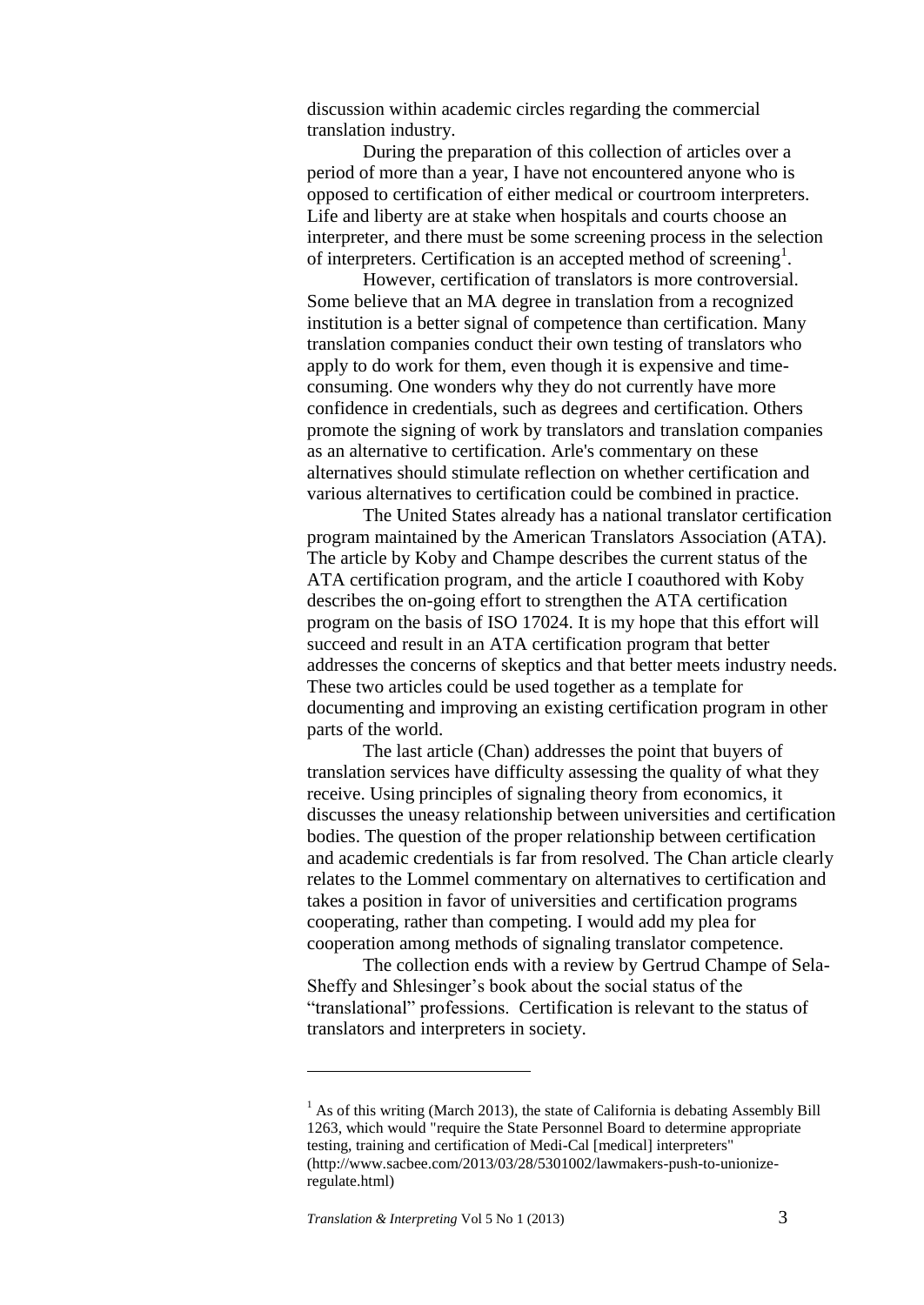This collection represents many different perspectives, ranging from scholarly emphasis, to business focus, to the perspective of practitioners in translation and interpreting. Many of the authors are practicing language professionals in addition to their other work (see short bios at the end of this introduction).

Just as any effective certification system must account for the diverse requirements of various stakeholder groups, meaningful discussion of the topic of certification must bring in a variety of perspectives. It is up to the reader to decide whether this volume succeeds in this goal. At a minimum, I hope that it will stimulate much discussion within the field of translation and interpreting, help foster meaningful improvement in translator and interpreter certification programs around the world, and will bring answers, or at least thoughtful investigation, regarding what constitutes professional competence in T&I and how it is best demonstrated to others. Perhaps this collection will even stimulate a turn in translation studies, an *industrial turn*, to complement the *sociological turn<sup>2</sup>* .

This introduction ends with a tribute to Miriam Shlesinger (coeditor of the book reviewed by Champe), who recently met an untimely death<sup>3</sup>, but who remains highly visible to those who are aware of her contribution to the profession. She will be greatly missed even as her influence will be felt for many years.

#### **Acknowledgments**

I want to emphasize my appreciation to the many authors, peer reviewers, and other individuals who have contributed to this collection. A few merit special recognition: Arle Lommel, without whose assistance and advice I would probably have given up; Sandra Hale and Ignacio Garcia, the main, long-term editors of this journal, whom I thank for their confidence in me and for their patience; the faculty editing service at my university, led by Mel Thorne and assisted by Emily Tuioti, and particularly my wife, Ulla-Britta, who has suffered through the entire process and has even helped with the proofreading stage.

1

<sup>&</sup>lt;sup>2</sup> For the articles on the sociological turn, see, for example, issue 7:2 of *Translation and Interpreting Studies* (TIS).

<sup>&</sup>lt;sup>3</sup> [http://www.est-translationstudies.org/news/2012\\_shlesinger.html](http://www.est-translationstudies.org/news/2012_shlesinger.html)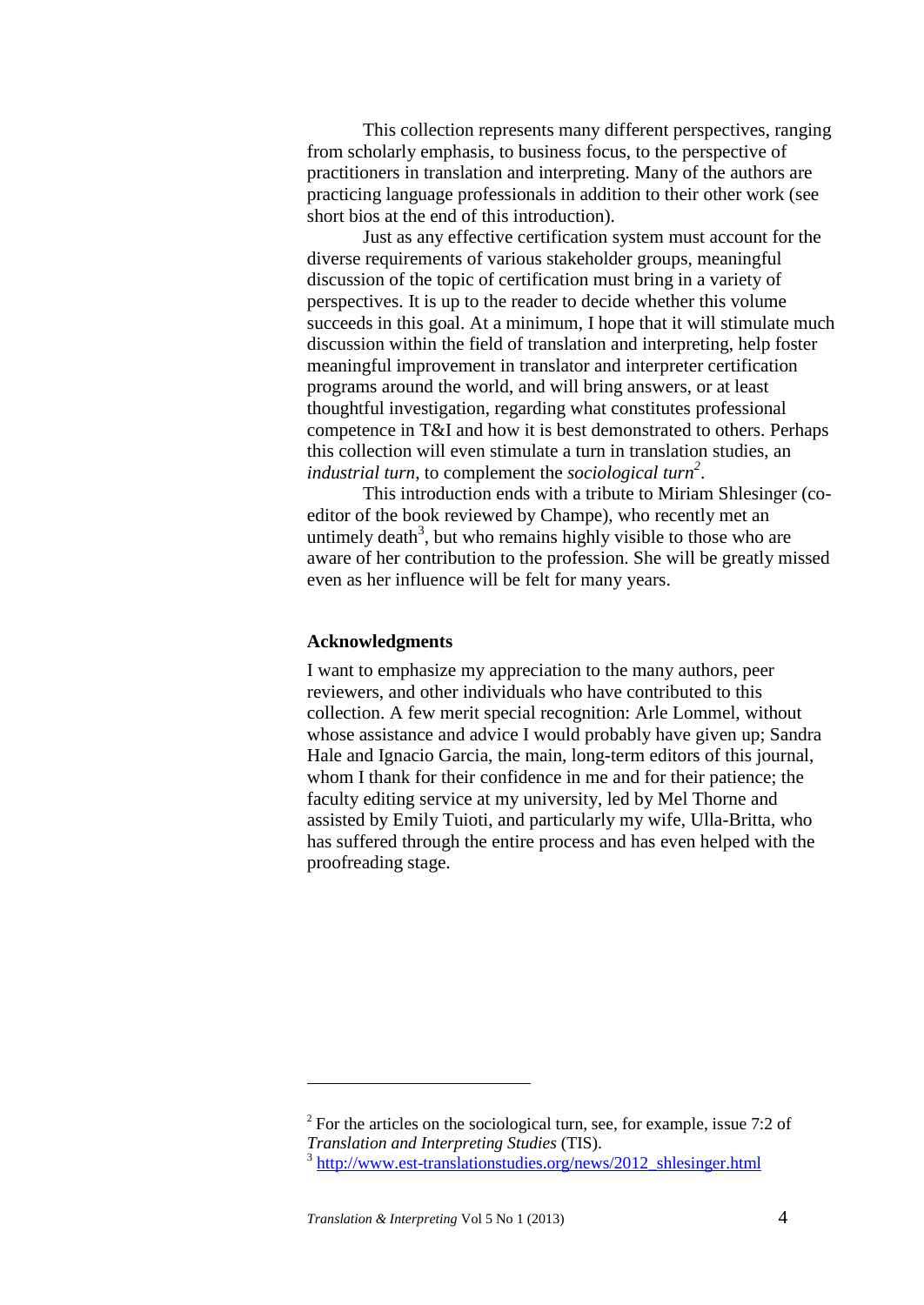#### **Author Biodata**

### **Legend of Acronyms used in the biodata, showing the diverse affiliations of the authors**

### **AILIA**

 Language Industry Association of Canada (http://www.ailia.ca/AILIA-EN)

### **ASTM**

 Standards body accredited by ANSI (www.ansi.org) (www.astm.org) Committee F43 deals with language services and products (www.astm.org/COMMITTEE/F43.htm)

#### **ATA**

 American Translators Association "The Voice of Interpreters and Translators" (www.atanet.org)

### **ATISA**

 American Translation and Interpreting Studies Association (www.atisa.org)

#### **CCHI**

 Certification Commission for Healthcare Interpreters (www.healthcareinterpretercertification.org)

### **CLI**

 International Council for the Development of Community Interpreting (criticallink.org)

#### **DFKI**

 German Research Center for Artificial Intelligence (www.dfki.de/web -- German and English versions of website)

#### **FIT**

 International Federation of Translators "The Voice of Associations of Translators, Interpreters, and Terminologists, around the world" (www.fit-ift.org)

#### **HIN**

 Heathcare Interpretation Network (healthcareinterpretationnetwork.ca)

#### **IATIS**

 International Association for Translation and Intercultural Studies (www.iatis.org)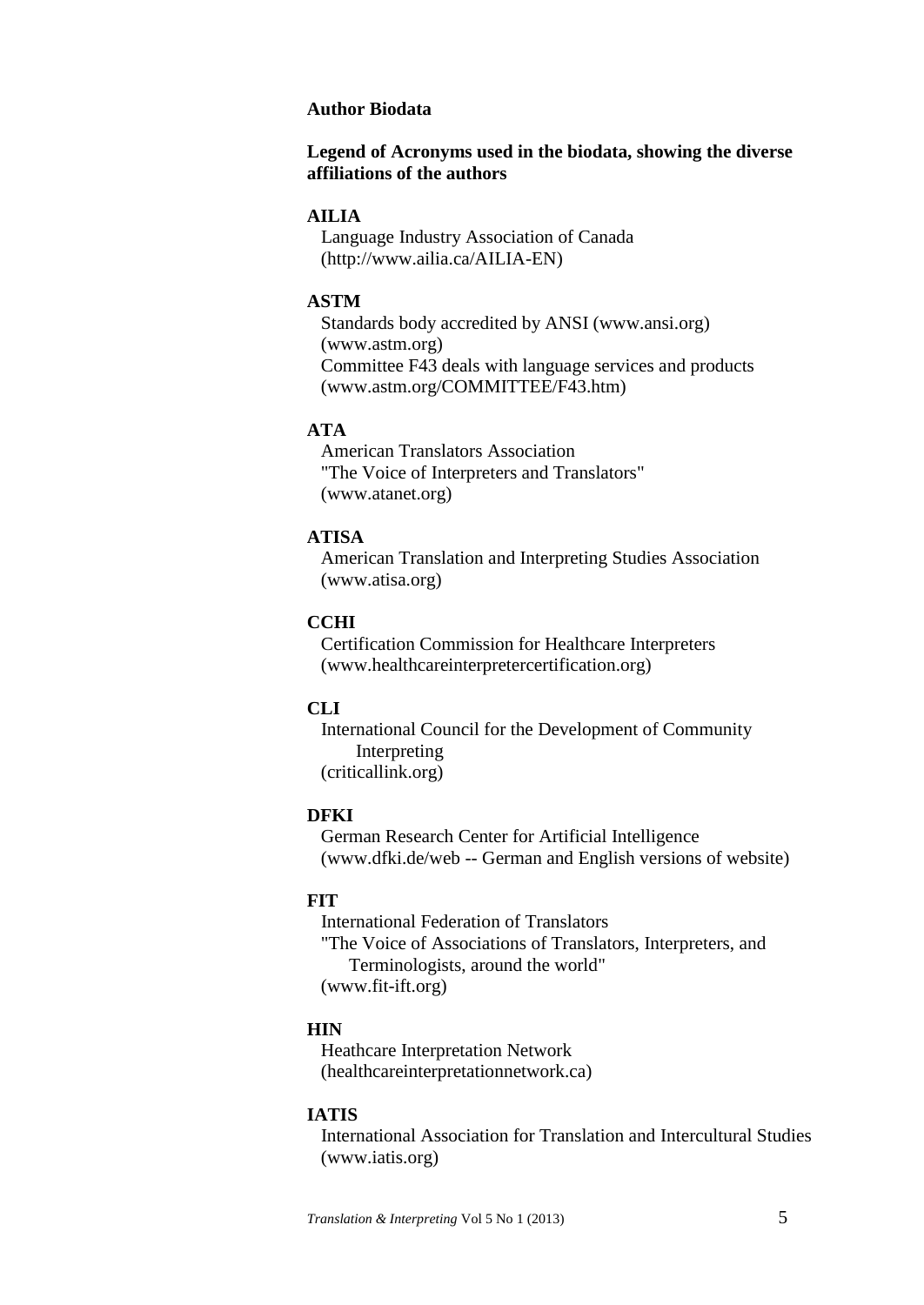#### **IMIA**

 International Medical Interpreters Association (www.imiaweb.org)

### **IoL**

 Chartered Institute of Linguists [\(www.iol.org.uk\)](http://www.iol.org.uk/)

### **GALA**

Globalization and Localization Association (www.gala-global.org)

#### **ISO**

 (http://www.iso.org/) Technical Committee 37 deals with terminology and other language and content resources

### **LISA**

 Localization Industry Standards Association (closed its doors March 2011)

### **NAATI**

 National Accreditation [certification] authority for Translators and Interpreters (www.naati.com.au)

#### **NAJIT**

 National Association of Judiciary Interpreters and Translators (www.najit.org)

#### **NBCMI**

 National Board for Certification of Medical Interpreters (http://www.certifiedmedicalinterpreters.org/)

#### **NCIHC**

 National Council on Interpreting in Healthcare (www.ncihc.org)

#### **SSTI**

 Society for the Study of Translation and Interpretation of the National Association of Judiciary Interpreters and Translators (http://www.najit.org/about/committees.php) [attached to NAJIT]

#### **TISAC**

 Translation and Interpreting Summit Advisory Council (www.tisac.org)

### **UNESCO**

 United Nations Educational, Scientific, and Cultural Organzations (www.unesco.org/new/en)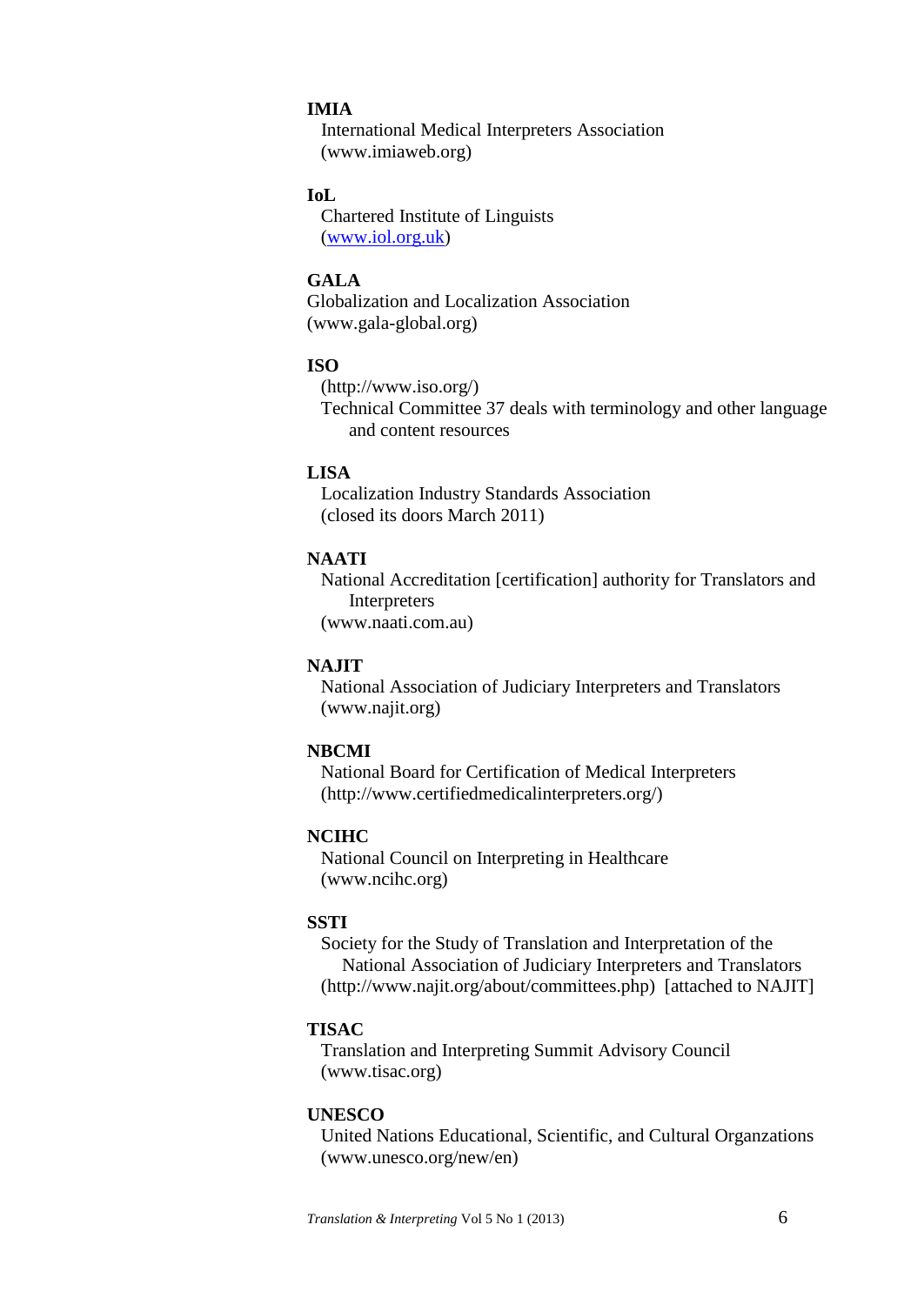### **Brief biodata on the authors, focused on connections with T&I (Translation and Interpreting)**

### **(1) Izabel S. Arocha**

- Connections with T&I
	- o Holds a Certificate of Translation, Cambridge University, England
	- o Co-Founder of the National Board of Certification of Medical Interpreters
	- o Interpreter Professor and Lecturer for several universities (Osaka University, Boston University, Cambridge College)
	- o Active in several standards bodies, including ASTM F-43 and ISO TC 37
	- o Active in several professional associations of translators and interpreters
- Main Activity
	- o Executive Director of the International Medical Interpreters Association (IMIA)
- Secondary activities
	- o Freelance interpreting
	- o PhD candidate at Osaka University
	- o Secretary General of the International Federation of Translators (FIT)
	- o Secretary of FIT North America

# **(2) Marjory A. Bancroft**

- Connections with T&I
	- o Member of industry groups ATA, IMIA, NCIHC, ALC, IATIS, and CLI
	- o Development and delivery of interpreter training curricula and guidelines for government and nonprofit agencies
	- o Participation in the development of national/international interpreting standards
- Main activity
	- o Director of Cross-Cultural Communications, a national community interpreter training agency
- Secondary activities
	- o Training/curriculum development for cultural competence, working with interpreters and language access
	- o Executive Director of a nonprofit that supports interpreting for survivors of torture, trauma and sexual violence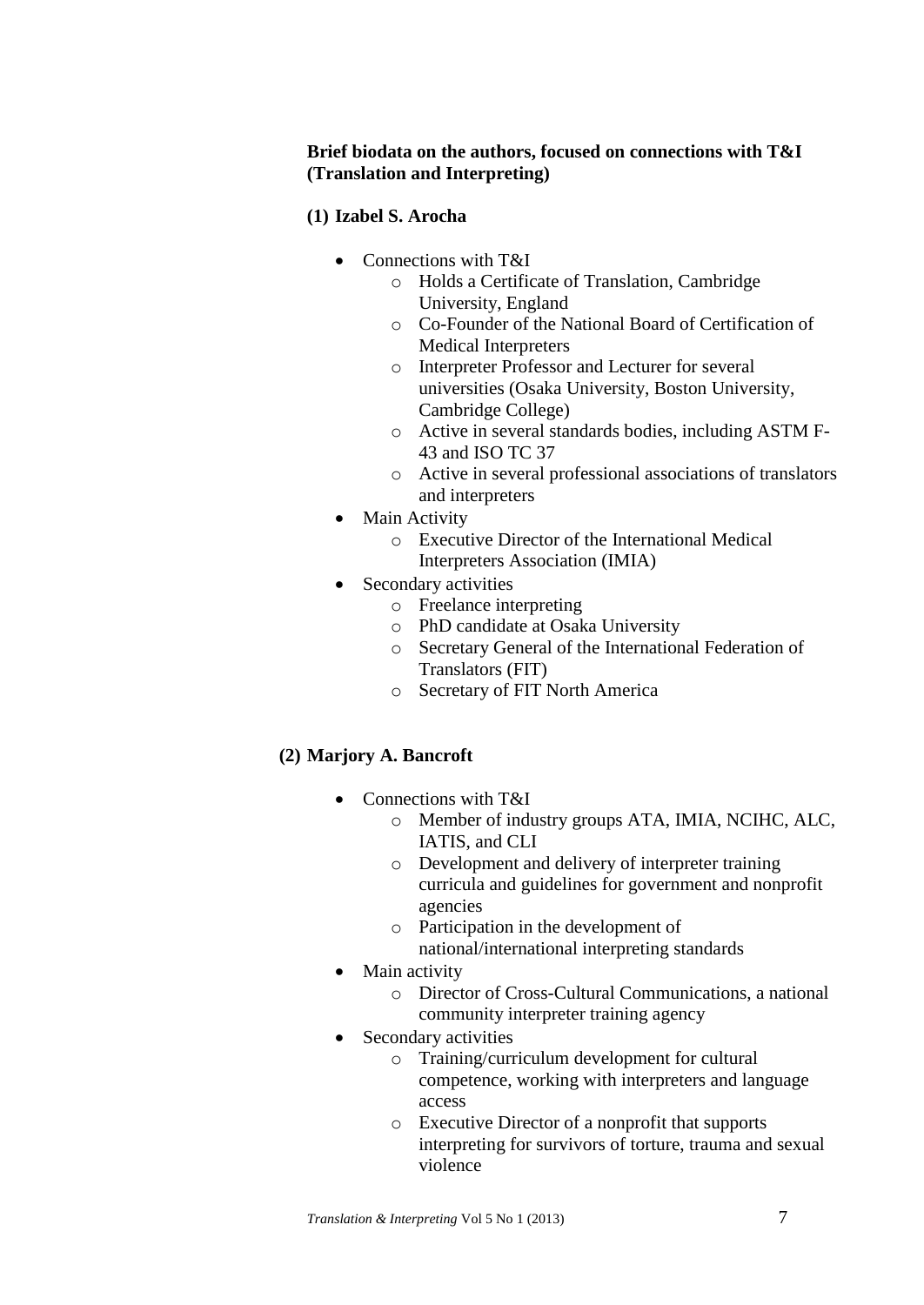### **(3) Lola Bendana**

- Connections with T&I
	- o Vice-Chair and Member of the Executive AILIA
	- o President of IMIA
	- o Member of AILIA, HIN, ATA, CLI
	- o Active in the development of standards for translation and interpreting (Canadian standards and ISO standards)
- Main activity
	- o Director at Multi-Languages Corporation, a language service provider located in Toronto, Canada

### **(4) Jean Bruggeman**

- Connections with T&I
	- o Co-Author, *The Language of Justice: A Manual*, comprehensive training for interpreters working in noncourtroom legal settings
	- o Trainer for interpreters (spoken and signed languages) working in legal settings
	- o Trainer for legal professionals working with spoken and signed language interpreters
- Main Activity
	- o Attorney with expertise in immigration, domestic violence, human trafficking, and language access
- Secondary activities
	- o Training and technical assistance for legal professionals and interpreters working in legal settings

### **(5) Gerhard Budin**

- Connections with T&I
	- o Has done research in terminology studies and other areas related to translation for over 25 years
	- o Holds the UNESCO Chair for Multilingual, Transcultural Communication in the Digital Age
- Main activity
	- o Full professor for terminology studies and translation technologies at the University of Vienna, Center for Translation Studies
- Secondary activity
	- o Director of the Institute of Corpus Linguistics and Text Technology at the Austrian Academy of Sciences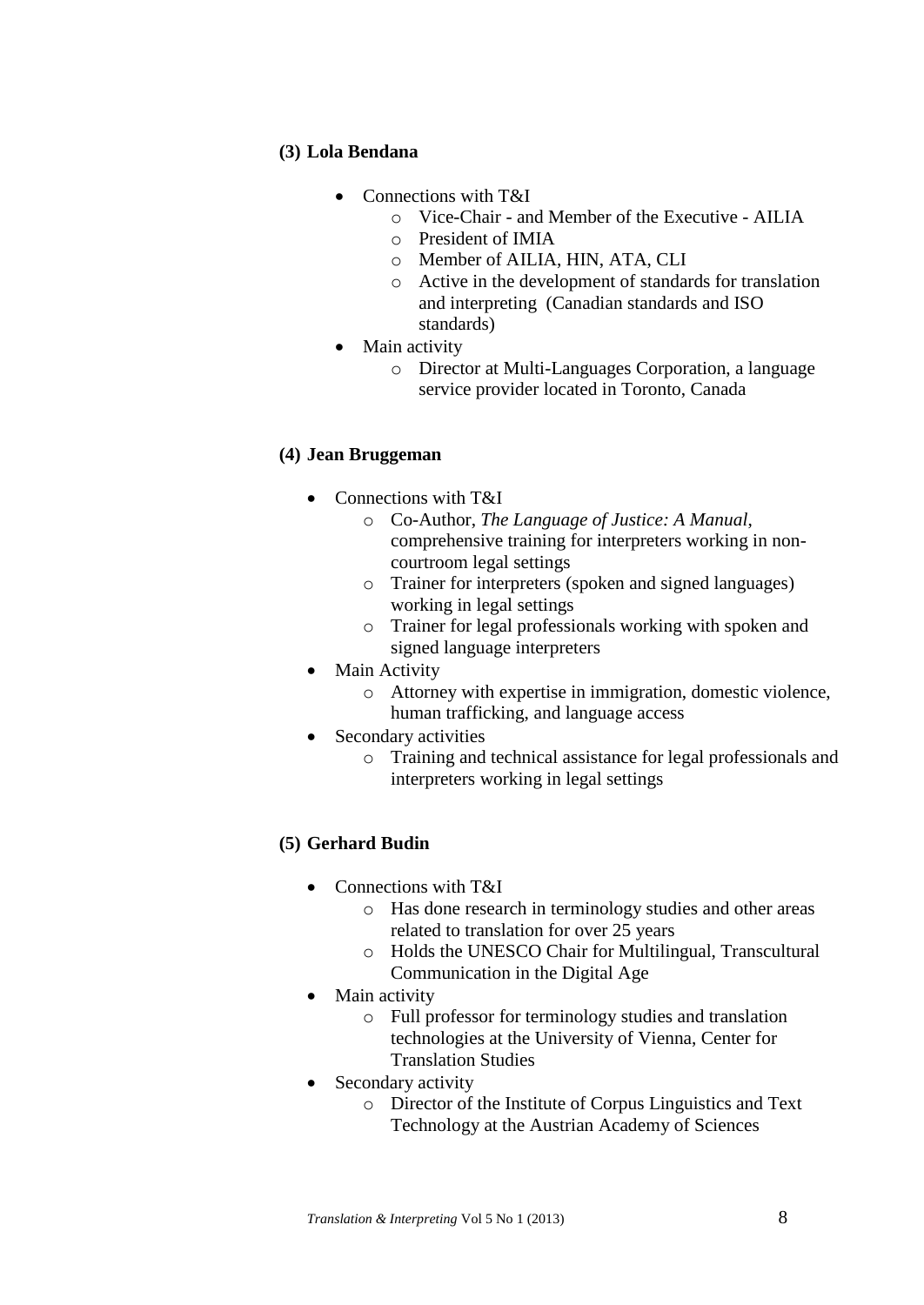# **(6) Gertrud Champe**

- Connections with T&I
	- o Member ATA and ATISA
	- o Retired professor of Translation
- Main activity
	- o Freelance translator and editor
- Secondary activities
	- o ATA Certification Program grader, German to English
	- o Member ATA Certification Committee

# **(7) Andy Lung Jan Chan**

- Connections with T&I
	- o IoL-certified English-Chinese translator (Business & Social Science)
	- o Member of various T&I organizations (such as IoL)
	- o Doctoral dissertation looked into information economics and translator certification
- Main activity
	- o Lecturer of translation at City University of Hong Kong
- Secondary activity
	- o Freelance English-Chinese and Chinese-English translation

### **(8) Lois M. Feuerle**

- Connections with T&I
	- o ATA-certified German-to-English translator
	- o Member of various T&I organizations (ATA, NAJIT, FIT, SSTI, TISAC representing SSTI)
	- o Member of the NAJIT Certification Commission
	- o Former Coordinator of Court Interpreter Services for the states of Oregon and New York
- Main Activity
	- o Freelance translator (German to English)
- Secondary activities
	- o Consulting on language issues and domestic violence
	- o Teaching legal translation in the University of Chicago's T&I Certificate Program at the Graham School of General **Studies**

### **(9) Jim Hlavac**

- Connections with T&I
	- o Interpreter and translator who has traversed the path from child lay-interpreter to NAATI to
	- o Professional interpreter (Croatian-English) and professional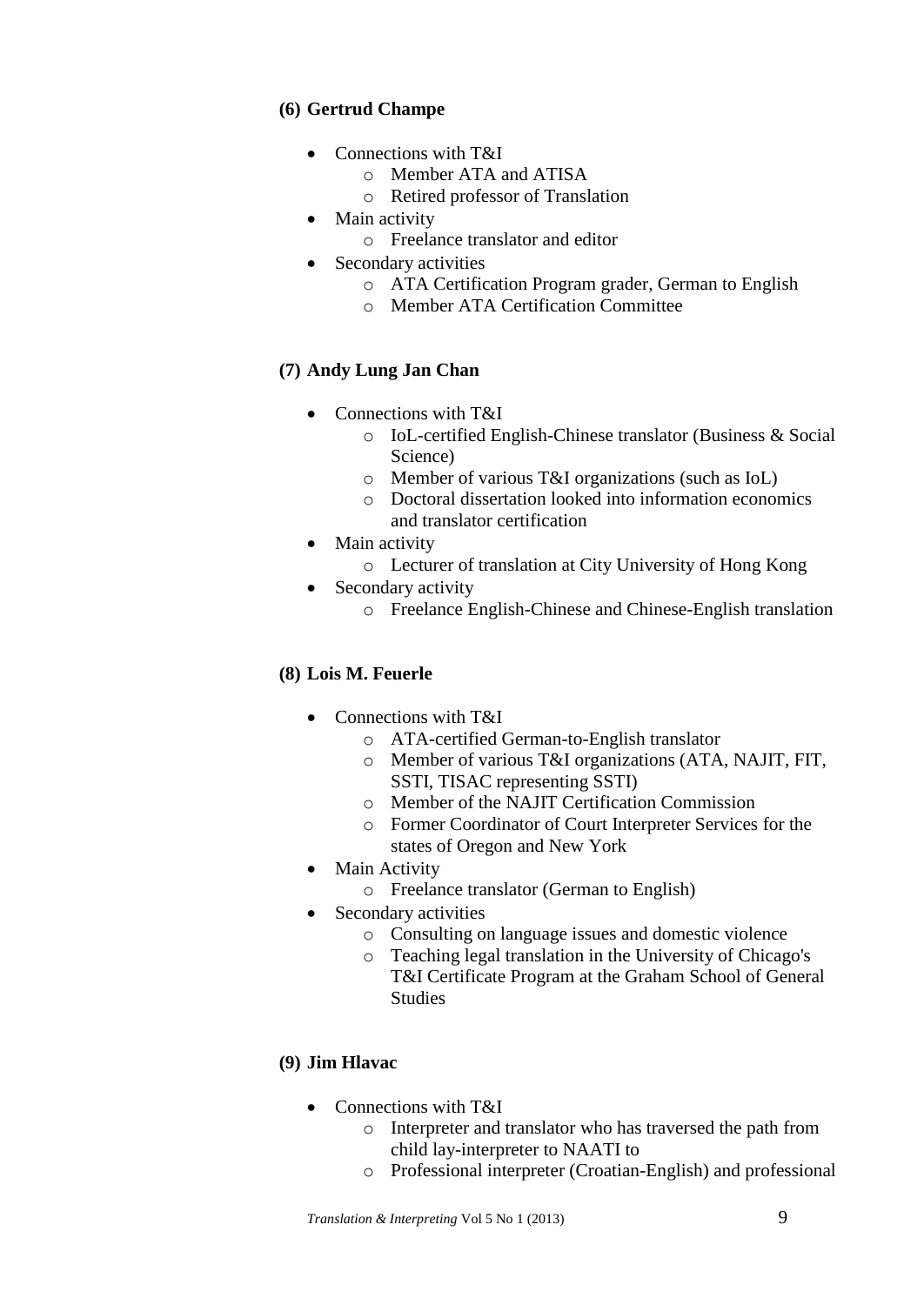translator (Croatian to and from English, German to and from English)

- o Member of various T&I associations in Australia
- Main Activity
	- o lecturer in Translation and Interpreting Studies at Monash University (Melbourne, Australia)
- Secondary activity
	- o Freelance translation and interpreting

### **(10) Linda Joyce**

- Connections with T&I
	- o Certified medical interpreter (Spanish by the NBCMI)
	- o Member of T&I organizations (IMIA, NCIHC, ATA, FIT)
	- o Participant in development of national medical interpreter certification exams in the U.S. as a Subject Matter Expert
- Main activity
	- o Certification and Testing Director, NBCMI
- Secondary activity
	- o Remote interpreter (over the phone) and interpreter trainer
	- o Language Access Services Consultant

### **(11) Geoffrey Koby**

- Connections to T&I
	- o ATA-certified German>English and Dutch>English translator
	- o Member of ATA, Grader, ATA certification examinations, and Chair, ATA Certification Committee
	- o Member and past president, American Translation and Interpreting Studies Association (ATISA)
- Main activity
	- o Associate Professor of German and Translation Studies at Kent State University (Institute for Applied Linguistics)
- Secondary activity
	- o Commercial, legal, and financial translation, German/Dutch to English

### **(12) Zita Krajcso**

- Connections with T&I
	- o PhD in interpreting German, Russian and Hungarian
- Main activities
	- o Lecturer at the University of Vienna, Center for Translation Studies
	- o Project manager of European-Union funded projects in the field of language didactics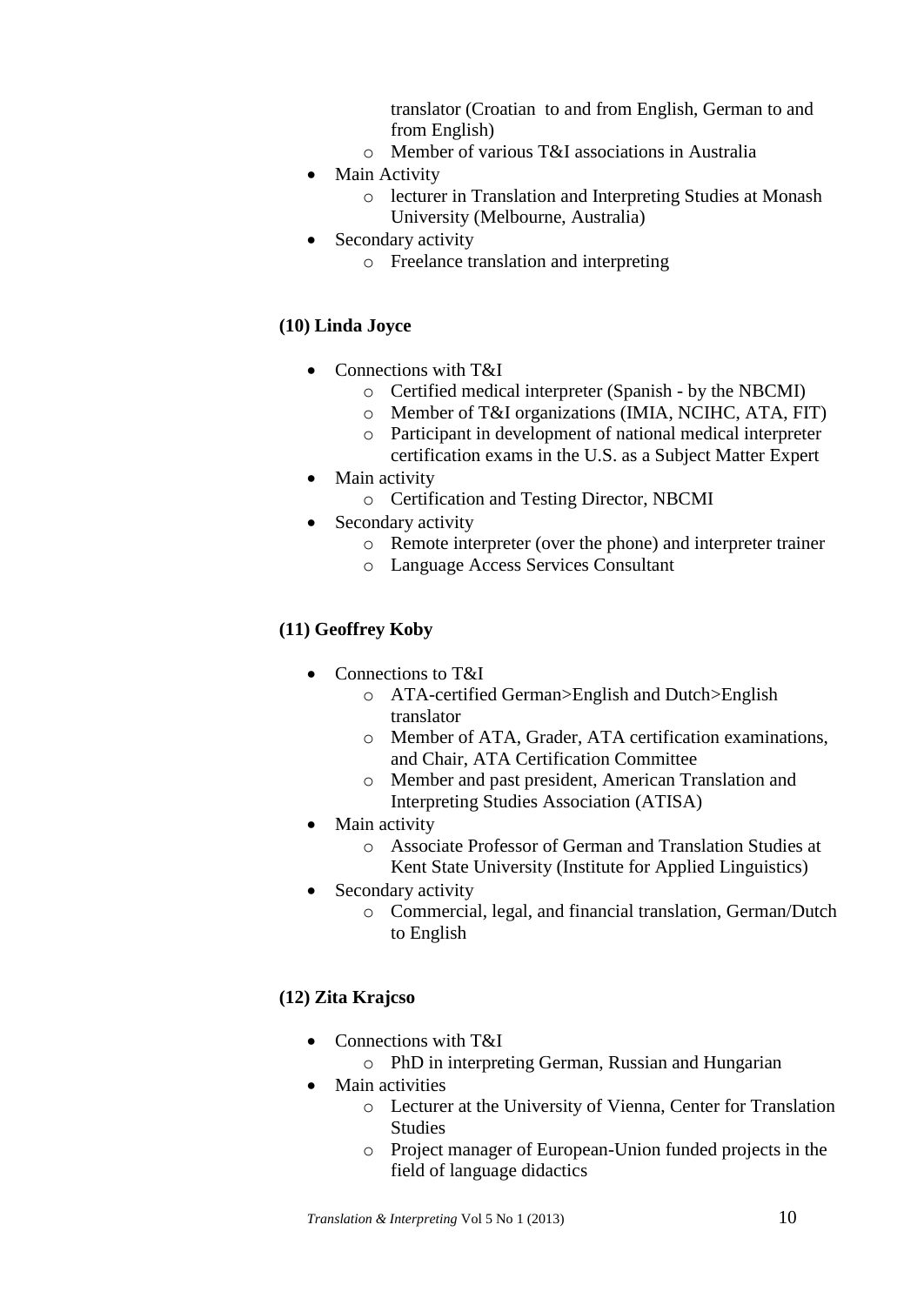- Secondary activities
	- o Voluntary interpreter in the field of medicine

# **(13) Arle Lommel**

- Connections with T&I
	- o Has worked in the T&I industry for over 15 years
	- o Was Director of Standards at LISA
	- o Participates in the work of various standards bodies
- Main activity
	- o researcher at DFKI in Berlin (on projects related to translation)
- Secondary activities
	- o Working with GALA on various translation-related projects
	- o freelance Hungarian-to-English translator (specializing in musicology)

# **(14) Kobus Marais**

- Connections with T&I
	- o SATI-certified translator (English to Afrikaans)
	- o Has translated about 20 books in the genre of popular religion
- Main Activity
	- o Teaches translation and translation studies in the Department of Linguistics and Language Practice at the University of the Free State in Bloemfontein, South Africa
- Secondary Activity
	- o Freelance translator

# **(15) Alan K. Melby**

- Connections with T&I
	- o ATA-certified French-to-English translator
	- o Member of T&I organizations (ATA, FIT); chair of TISAC
	- o Participant in development of T&I standards
- Main activity
	- o Professor of linguistics at Brigham Young University
- Secondary activity
	- o Freelance translation (would like to do more)

# **(16) Holly Mikkelson**

- Connections with T&I
	- o ATA certified S>E & E>S, exam grader
	- o Certified judicial interpreter & translator